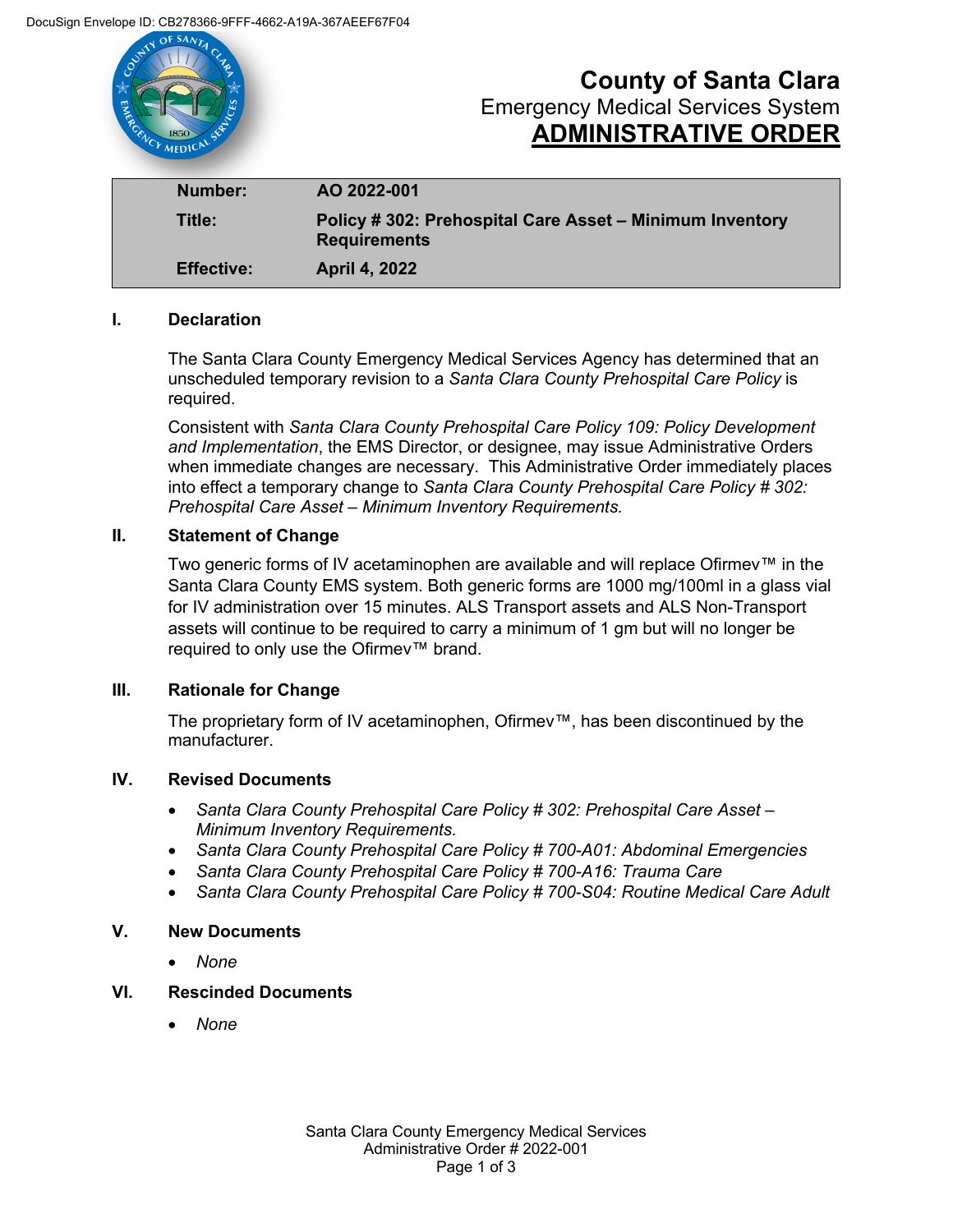## **VII. Questions**

Please direct any questions to the EMS Agency via email at EMSAgency@ems.sccgov.org

## **VIII. Execution**

The current Image Trend Elite ePCR form template has been updated to include the addition of the generic name for IV acetaminophen. The Elite ePCR uses an established database of medications called "RxNorm". This database contains all medications possibilities, from this database we select those medications that are approved to be administered as per the treatment protocols. The NEMSIS value of "eMedications.03" - Medication Given – which is defined as: The medication given to the patient, has been updated to include the following:

|                | Value   | Status RxNorm RxNorm Value Name                          | <b>Label in Elite ePCR</b>              |
|----------------|---------|----------------------------------------------------------|-----------------------------------------|
| <b>New</b>     | 483017  | 100 ML Acetaminophen 10<br><b>MG/ML Injection</b>        | Acetaminophen IV (Generic)<br>1g/100 mL |
| <b>Current</b> | 1041530 | Ofirmey 1000 MG per 100<br><b>ML Injectable Solution</b> | Acetaminophen IV (Ofirmev)<br>1g/100 mL |

The provider shall document the correct type of IV acetaminophen, brand or generic, that was administered to the patient. This will ensure proper tracking for QA/QI efficacy and for appropriate billing.

| <b>PT</b> - Medication<br>$R_{\chi}$<br><b>Power Tool</b> |                                         |  |                           |  |               |  |  |  |  |  |
|-----------------------------------------------------------|-----------------------------------------|--|---------------------------|--|---------------|--|--|--|--|--|
| $\vee$ OK                                                 | <b>X</b> Cancel                         |  | <b>自 Delete</b>           |  | C Repeat Last |  |  |  |  |  |
| <b>Medication Given</b>                                   |                                         |  |                           |  |               |  |  |  |  |  |
| <b>Medication Given</b>                                   |                                         |  |                           |  |               |  |  |  |  |  |
| Acetaminophen IV<br>(Generic) 1g/100 mL                   | Acetaminophen IV<br>(Ofirmev) 1g/100 mL |  | <b>Activated Charcoal</b> |  | Adenosine     |  |  |  |  |  |
| More                                                      |                                         |  |                           |  |               |  |  |  |  |  |